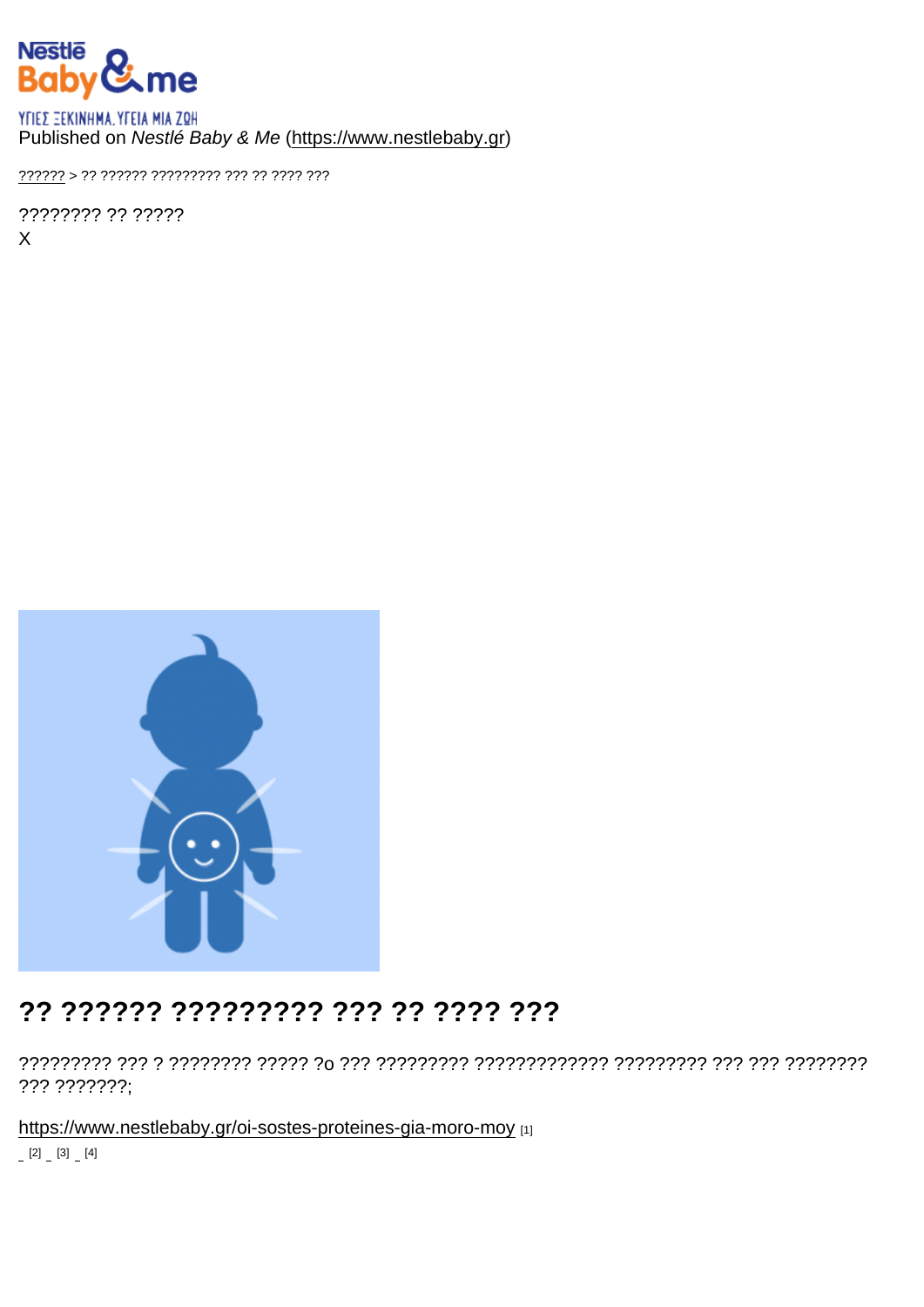# ?? ?????? ????????? ??? ???? ???? ???

 $??? ??????$ 

???????, ??????? 6th, 2016

- $[5]$
- $\bullet$  ???????? [1]
- $.2222222$

?? ???????? ?? ???? ??? ????? ???: